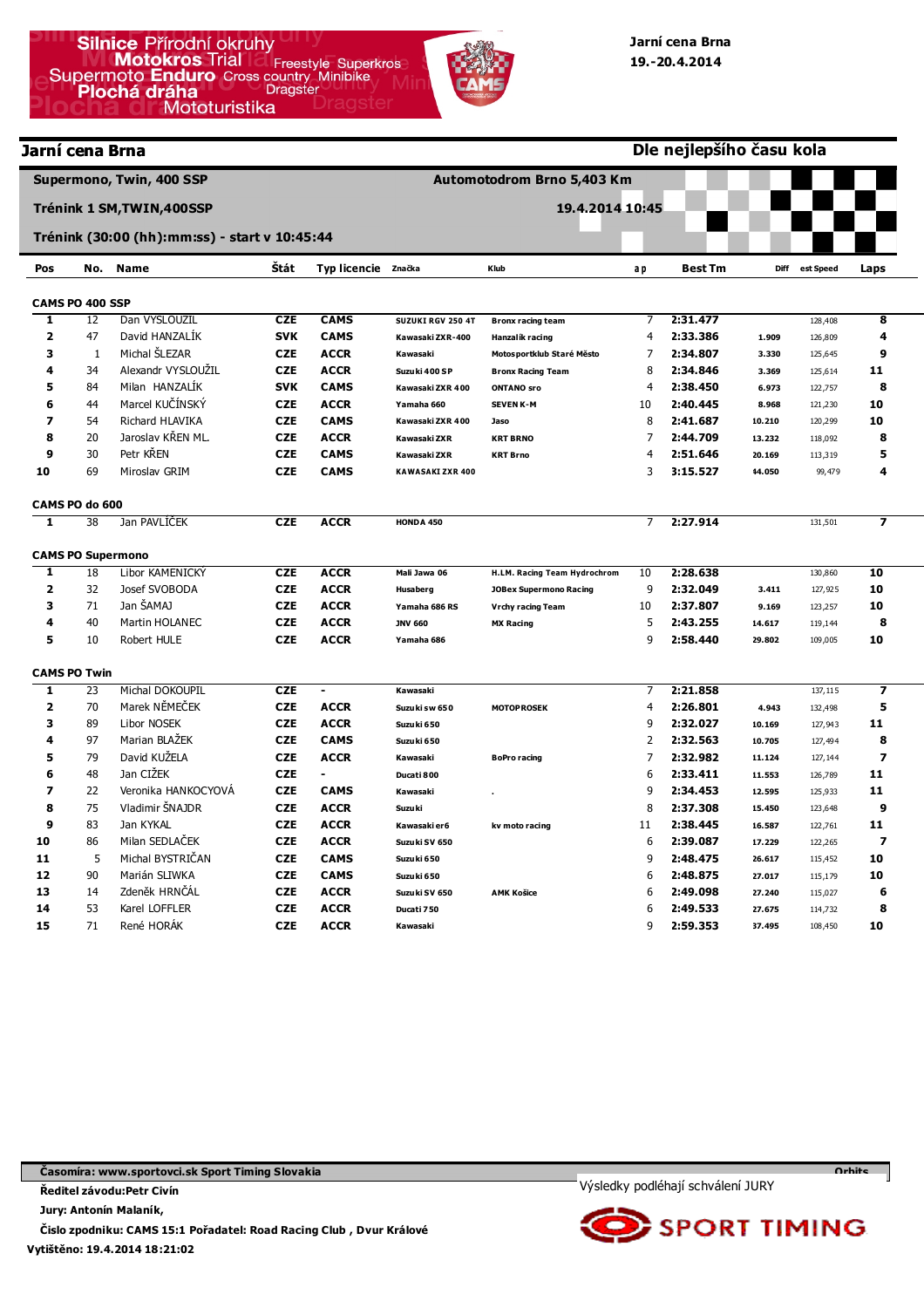| Jarní cena Brna         |                       |                                               |                          |                            | Dle nejlepšího času kola   |                                             |                |                      |        |                    |                         |  |
|-------------------------|-----------------------|-----------------------------------------------|--------------------------|----------------------------|----------------------------|---------------------------------------------|----------------|----------------------|--------|--------------------|-------------------------|--|
|                         |                       | Supermono, Twin, 400 SSP                      |                          |                            | Automotodrom Brno 5,403 Km |                                             |                |                      |        |                    |                         |  |
|                         |                       | Trénink 2 SM, TWIN, 400SSP                    |                          |                            |                            | 19.4.2014 15:45                             |                |                      |        |                    |                         |  |
|                         |                       | Trénink (30:00 (hh):mm:ss) - start v 15:15:01 |                          |                            |                            |                                             |                |                      |        |                    |                         |  |
| Pos                     | No.                   | <b>Name</b>                                   | Štát                     | Typ licencie značka        |                            | Klub                                        | a p            | <b>Best Tm</b>       | Diff   | est Speed          | Laps                    |  |
|                         |                       |                                               |                          |                            |                            |                                             |                |                      |        |                    |                         |  |
| T                       | CAMS PO 400 SSP<br>12 | Dan VYSLOUZIL                                 | <b>CZE</b>               | <b>CAMS</b>                | SUZUKI RGV 250 4T          |                                             | 3              | 2:30.753             |        | 129,024            | 4                       |  |
| $\overline{\mathbf{2}}$ | 47                    | David HANZALIK                                | <b>SVK</b>               | <b>CAMS</b>                | Kawasaki ZXR-400           | <b>Bronx racing team</b>                    | 3              | 2:34.009             | 3.256  |                    | 5                       |  |
| 3                       | 34                    | Alexandr VYSLOUŽIL                            | <b>CZE</b>               | <b>ACCR</b>                | Suzuki 400 SP              | Hanzalík racing<br><b>Bronx Racing Team</b> | 3              | 2:34.280             | 3.527  | 126,297<br>126,075 | 5                       |  |
| 4                       | 1                     | Michal SLEZAR                                 | <b>CZE</b>               | <b>ACCR</b>                | Kawasaki                   | Motos portklub Staré Město                  | 2              | 2:35.045             | 4.292  | 125,453            | 9                       |  |
| 5                       | 44                    | Marcel KUČÍNSKÝ                               | <b>CZE</b>               | <b>ACCR</b>                | Yamaha 660                 | <b>SEVEN K-M</b>                            | 11             | 2:38.661             | 7.908  | 122,593            | 11                      |  |
| 6                       | 84                    | Milan HANZALÍK                                | <b>SVK</b>               | <b>CAMS</b>                | Kawasaki ZXR 400           | <b>ONTANO</b> sro                           | 3              | 2:39.247             | 8.494  | 122,142            | 3                       |  |
| $\overline{\mathbf{z}}$ | 54                    | Richard HLAVIKA                               | <b>CZE</b>               | <b>CAMS</b>                | Kawasaki ZXR 400           | Jaso                                        | 9              | 2:39.843             | 9.090  | 121,687            | 11                      |  |
| 8                       | 30                    | Petr KŘEN                                     | <b>CZE</b>               | <b>CAMS</b>                | Kawasaki ZXR               | <b>KRT Brno</b>                             | 10             | 2:44.585             | 13.832 | 118,181            | 10                      |  |
| 9                       | 20                    | Jaroslav KŘEN ML.                             | <b>CZE</b>               | <b>ACCR</b>                | Kawasaki ZXR               | <b>KRT BRNO</b>                             | $\overline{2}$ | 2:46.703             | 15.950 | 116,679            | 5                       |  |
| 10                      | 69                    | Miroslav GRIM                                 | <b>CZE</b>               | <b>CAMS</b>                | KAWASAKI ZXR 400           |                                             | 6              | 3:05.573             | 34.820 | 104,815            | $\overline{\mathbf{z}}$ |  |
|                         |                       |                                               |                          |                            |                            |                                             |                |                      |        |                    |                         |  |
|                         | CAMS PO do 600        |                                               |                          |                            |                            |                                             |                |                      |        |                    |                         |  |
| $\overline{\mathbf{1}}$ | 38                    | Jan PAVLIČEK                                  | <b>CZE</b>               | <b>ACCR</b>                | HONDA 450                  |                                             | 6              | 2:28.079             |        | 131,354            | 8                       |  |
|                         |                       |                                               |                          |                            |                            |                                             |                |                      |        |                    |                         |  |
| 1                       | 18                    | <b>CAMS PO Supermono</b><br>Libor KAMENICKY   | <b>CZE</b>               | <b>ACCR</b>                |                            |                                             |                | 2:27.551             |        |                    |                         |  |
| $\overline{\mathbf{2}}$ |                       | Jan ŠAMAJ                                     |                          |                            | Mali Jawa 06               | H.LM. Racing Team Hydrochrom                | 11             |                      |        | 131,824            | 12                      |  |
| 3                       | 71<br>40              |                                               | <b>CZE</b>               | <b>ACCR</b>                | Yamaha 686 RS              | <b>Vrchy racing Team</b>                    | 9<br>9         | 2:35.027             | 7.476  | 125,467            | 11<br>9                 |  |
| 4                       | 10                    | Martin HOLANEC<br>Robert HULE                 | <b>CZE</b><br><b>CZE</b> | <b>ACCR</b><br><b>ACCR</b> | <b>JNV 660</b>             | <b>MX Racing</b>                            | 5              | 2:38.914<br>2:53.701 | 11.363 | 122,398            | 6                       |  |
| 5                       | 32                    | Josef SVOBODA                                 | <b>CZE</b>               | <b>ACCR</b>                | Yamaha 686                 |                                             | $\mathbf{0}$   |                      | 26.150 | 111,979            |                         |  |
|                         |                       |                                               |                          |                            | Husaberg                   | <b>JOBex Supermono Racing</b>               |                |                      |        |                    |                         |  |
|                         | <b>CAMS PO Twin</b>   |                                               |                          |                            |                            |                                             |                |                      |        |                    |                         |  |
| 1                       | 23                    | Michal DOKOUPIL                               | <b>CZE</b>               | $\overline{a}$             | Kawasaki                   |                                             | 7              | 2:22.425             |        | 136,569            | 7                       |  |
| $\overline{\mathbf{2}}$ | 70                    | Marek NĚMEČEK                                 | <b>CZE</b>               | <b>ACCR</b>                | Suzuki sw 650              | <b>MOTOPROSEK</b>                           | $\overline{4}$ | 2:28.708             | 6.283  | 130,799            | 6                       |  |
| 3                       | 97                    | Marian BLAŽEK                                 | <b>CZE</b>               | <b>CAMS</b>                | Suzuki 650                 |                                             | 3              | 2:29.246             | 6.821  | 130,327            | 11                      |  |
| 4                       | 79                    | David KUŽELA                                  | <b>CZE</b>               | <b>ACCR</b>                | Kawasaki                   | <b>BoPro racing</b>                         | 8              | 2:29.831             | 7.406  | 129,818            | 9                       |  |
| 5                       | 48                    | Jan CIŽEK                                     | <b>CZE</b>               | $\blacksquare$             | Ducati 800                 |                                             | 3              | 2:32.262             | 9.837  | 127,746            | 10                      |  |
| 6                       | 89                    | Libor NOSEK                                   | <b>CZE</b>               | <b>ACCR</b>                | Suzuki 650                 |                                             | 10             | 2:33.685             | 11.260 | 126,563            | 10                      |  |
| $\overline{z}$          | 22                    | Veronika HANKOCYOVÁ                           | <b>CZE</b>               | <b>CAMS</b>                | Kawasaki                   |                                             | 10             | 2:34.760             | 12.335 | 125,684            | 11                      |  |
| 8                       | 75                    | Vladimir ŠNAJDR                               | <b>CZE</b>               | <b>ACCR</b>                | Suzu ki                    |                                             | 9              | 2:38.627             | 16.202 | 122,620            | 10                      |  |
| $\boldsymbol{9}$        | 86                    | Milan SEDLAČEK                                | <b>CZE</b>               | <b>ACCR</b>                | Suzuki SV 650              |                                             | 8              | 2:39.466             | 17.041 | 121,975            | 8                       |  |
| 10                      | 83                    | Jan KYKAL                                     | <b>CZE</b>               | <b>ACCR</b>                | Kawasaki er6               | kv moto racing                              | 5              | 2:42.222             | 19.797 | 119,902            | $\overline{\mathbf{z}}$ |  |
| 11                      | 5                     | Michal BYSTRIČAN                              | <b>CZE</b>               | <b>CAMS</b>                | Suzuki 650                 |                                             | 9              | 2:48.919             | 26.494 | 115,149            | 11                      |  |
| 12                      | 90                    | Marián SLIWKA                                 | <b>CZE</b>               | <b>CAMS</b>                | Suzuki 650                 |                                             | 7              | 2:49.923             | 27.498 | 114,468            | 11                      |  |
| 13                      | 14                    | Zdeněk HRNČÁL                                 | <b>CZE</b>               | <b>ACCR</b>                | Suzuki SV 650              | <b>AMK Košice</b>                           | 6              | 2:50.985             | 28.560 | 113,757            | 7                       |  |
| 14                      | 53                    | Karel LOFFLER                                 | <b>CZE</b>               | <b>ACCR</b>                | Ducati 750                 |                                             | $\overline{2}$ | 2:54.653             | 32.228 | 111,368            | $\overline{2}$          |  |

**Časomíra: www.sportovci.sk Sport Timing Slovakia** 

**Ředitel závodu:Petr Civín** 

**Jury: Antonín Malaník,** 

**15** 

71

René HORÁK

**Vytištěno: 19.4.2014 18:22:38 Čislo zpodniku: CAMS 15:1 Pořadatel: Road Racing Club , Dvur Králové**

**CZE** 

**ACCR** 

**Kawasaki** 



10

**2:56.045** 

**33.620** 

110,488

**10** 



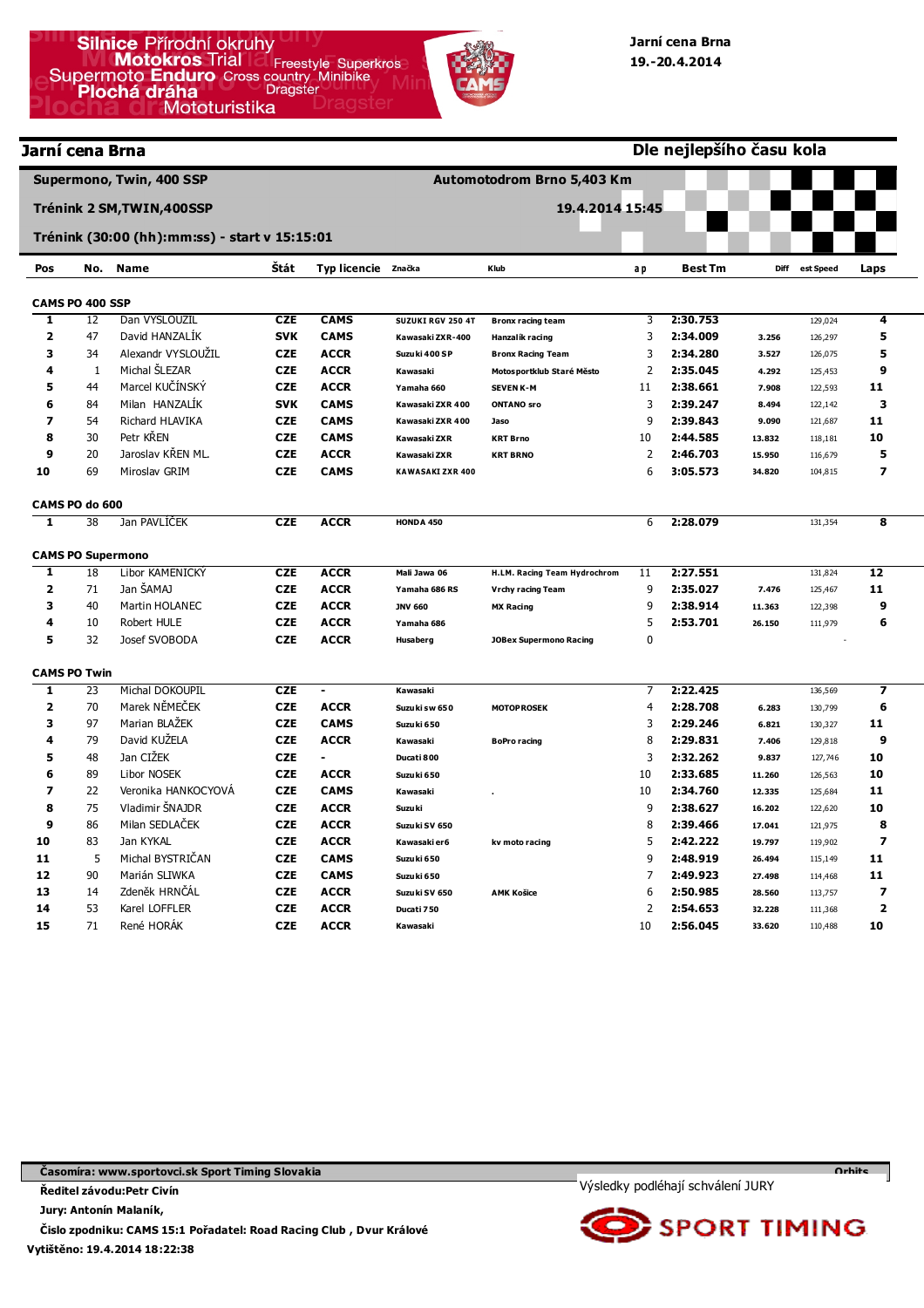

# Jarní cena Brna

Supermono, Twin, 400 SSP

Kvalifikace Twin,400SSP

## Automotodrom Brno 5,403 Km



| Pos |    | No. Name               | Štát       | Značka                   | <b>Class</b>        | rall BestTm |        | <b>Diff In Session</b> |
|-----|----|------------------------|------------|--------------------------|---------------------|-------------|--------|------------------------|
| 1   | 23 | Michal DOKOUPIL        | <b>CZE</b> | Kawasaki                 | <b>CAMS PO Twin</b> | 2:21.858    |        | Trénink 1 SM, TWIN, 4  |
| 2   | 70 | Marek NĚMEČEK          | <b>CZE</b> | Suzuki sw 650            | <b>CAMS PO Twin</b> | 2:26.801    | 4.943  | Trénink 1 SM, TWIN, 4  |
| 3   | 18 | Libor KAMENICKY        | <b>CZE</b> | Mali Jawa 06             | CAMS PO Supermono   | 2:27.551    | 5.693  | Trénink 2 SM, TWIN, 4  |
| 4   | 38 | Jan PAVLÍČEK           | <b>CZE</b> | <b>HONDA 450</b>         | CAMS PO do 600      | 2:27.914    | 6.056  | Trénink 1 SM, TWIN, 4  |
| 5   | 97 | Marian BLAŽEK          | <b>CZE</b> | Suzuki 650               | CAMS PO Twin        | 2:29.246    | 7.388  | Trénink 2 SM, TWIN, 4  |
| 6   | 79 | David KUŽELA           | <b>CZE</b> | Kawasaki                 | <b>CAMS PO Twin</b> | 2:29.831    | 7.973  | Trénink 2 SM, TWIN, 4  |
| 7   | 12 | Dan VYSLOUZIL          | <b>CZE</b> | <b>SUZUKI RGV 250 4T</b> | CAMS PO 400 SSP     | 2:30.753    | 8.895  | Trénink 2 SM, TWIN, 4  |
| 8   | 89 | <b>Libor NOSEK</b>     | <b>CZE</b> | Suzuki 650               | <b>CAMS PO Twin</b> | 2:32.027    | 10.169 | Trénink 1 SM, TWIN, 4  |
| 9   | 32 | Josef SVOBODA          | <b>CZE</b> | <b>Husaberg</b>          | CAMS PO Supermono   | 2:32.049    | 10.191 | Trénink 1 SM, TWIN, 4  |
| 10  | 48 | Jan CIŽEK              | <b>CZE</b> | Ducati 800               | <b>CAMS PO Twin</b> | 2:32.262    | 10.404 | Trénink 2 SM, TWIN, 4  |
| 11  | 47 | David HANZALIK         | <b>SVK</b> | Kawasaki ZXR-400         | CAMS PO 400 SSP     | 2:33.386    | 11.528 | Trénink 1 SM, TWIN, 4  |
| 12  | 34 | Alexandr VYSLOUŽIL     | <b>CZE</b> | Suzuki 400 SP            | CAMS PO 400 SSP     | 2:34.280    | 12.422 | Trénink 2 SM, TWIN, 4  |
| 13  | 22 | Veronika HANKOCYOVÁ    | <b>CZE</b> | Kawasaki                 | <b>CAMS PO Twin</b> | 2:34.453    | 12.595 | Trénink 1 SM, TWIN, 4  |
| 14  | -1 | Michal ŠLEZAR          | <b>CZE</b> | Kawasaki                 | CAMS PO 400 SSP     | 2:34.807    | 12.949 | Trénink 1 SM, TWIN, 4  |
| 15  | 71 | Jan ŠAMAJ              | <b>CZE</b> | Yamaha 686 RS            | CAMS PO Supermono   | 2:35.027    | 13.169 | Trénink 2 SM, TWIN, 4  |
| 16  | 75 | Vladimir ŠNAJDR        | <b>CZE</b> | <b>Suzuki</b>            | CAMS PO Twin        | 2:37.308    | 15.450 | Trénink 1 SM, TWIN, 4  |
| 17  | 83 | Jan KYKAL              | <b>CZE</b> | Kawasaki er6             | <b>CAMS PO Twin</b> | 2:38.445    | 16.587 | Trénink 1 SM, TWIN, 4  |
| 18  | 84 | Milan HANZALİK         | <b>SVK</b> | Kawasaki ZXR 400         | CAMS PO 400 SSP     | 2:38.450    | 16.592 | Trénink 1 SM, TWIN, 4  |
| 19  | 44 | Marcel KUČÍNSKÝ        | <b>CZE</b> | Yamaha 660               | CAMS PO 400 SSP     | 2:38.661    | 16,803 | Trénink 2 SM, TWIN, 4  |
| 20  | 86 | Milan SEDLAČEK         | <b>CZE</b> | Suzuki SV 650            | <b>CAMS PO Twin</b> | 2:39.087    | 17.229 | Trénink 1 SM, TWIN, 4  |
| 21  | 54 | <b>Richard HLAVIKA</b> | <b>CZE</b> | Kawasaki ZXR 400         | CAMS PO 400 SSP     | 2:39.843    | 17.985 | Trénink 2 SM, TWIN, 4  |
| 22  | 30 | Petr KŘEN              | <b>CZE</b> | Kawasaki ZXR             | CAMS PO 400 SSP     | 2:44.585    | 22.727 | Trénink 2 SM, TWIN, 4  |
| 23  | 20 | Jaroslav KŘEN ML.      | <b>CZE</b> | Kawasaki ZXR             | CAMS PO 400 SSP     | 2:44.709    | 22.851 | Trénink 1 SM, TWIN, 4  |
| 24  | 5  | Michal BYSTRICAN       | <b>CZE</b> | Suzuki 650               | <b>CAMS PO Twin</b> | 2:48.475    | 26.617 | Trénink 1 SM, TWIN, 4  |
| 25  | 90 | Marián SLIWKA          | <b>CZE</b> | Suzuki 650               | <b>CAMS PO Twin</b> | 2:48.875    | 27.017 | Trénink 1 SM, TWIN, 4  |
| 26  | 14 | Zdeněk HRNČÁL          | <b>CZE</b> | Suzuki SV 650            | CAMS PO Twin        | 2:49.098    | 27.240 | Trénink 1 SM, TWIN, 4  |
| 27  | 53 | Karel LOFFLER          | <b>CZE</b> | Ducati 750               | <b>CAMS PO Twin</b> | 2:49.533    | 27.675 | Trénink 1 SM, TWIN, 4  |
| 28  | 10 | Robert HULE            | <b>CZE</b> | Yamaha 686               | CAMS PO Supermono   | 2:53.701    | 31.843 | Trénink 2 SM, TWIN, 4  |
| 29  | 71 | René HORAK             | <b>CZE</b> | Kawasaki                 | <b>CAMS PO Twin</b> | 2:56.045    | 34.187 | Trénink 2 SM, TWIN, 4  |
| 30  | 69 | Miroslav GRIM          | <b>CZE</b> | <b>KAWASAKI ZXR 400</b>  | CAMS PO 400 SSP     | 3:05.573    | 43.715 | Trénink 2 SM, TWIN, 4  |

Výsledky podléhají schválení JURY



**Orbits**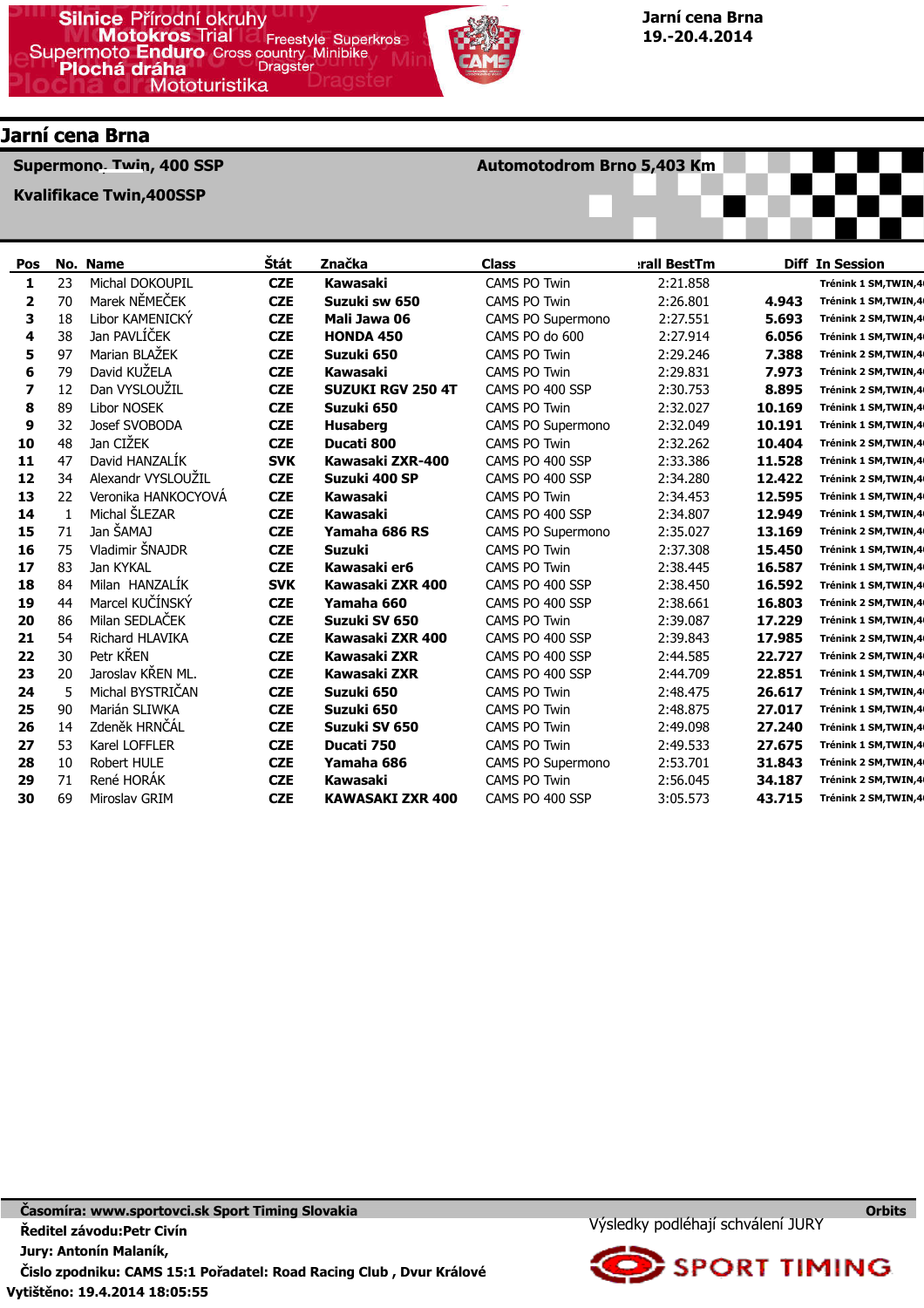

# Jarní cena Brna

Supermono, Twin, 400 SSP

Závod SM,TWIN,400SSP

Závod (9 Kol)

Automotodrom Brno 5,403 Km

20.4.2014 13:15



www.sportovci.sk www.motocams.cz

Výsledky podléhají schválení JURY



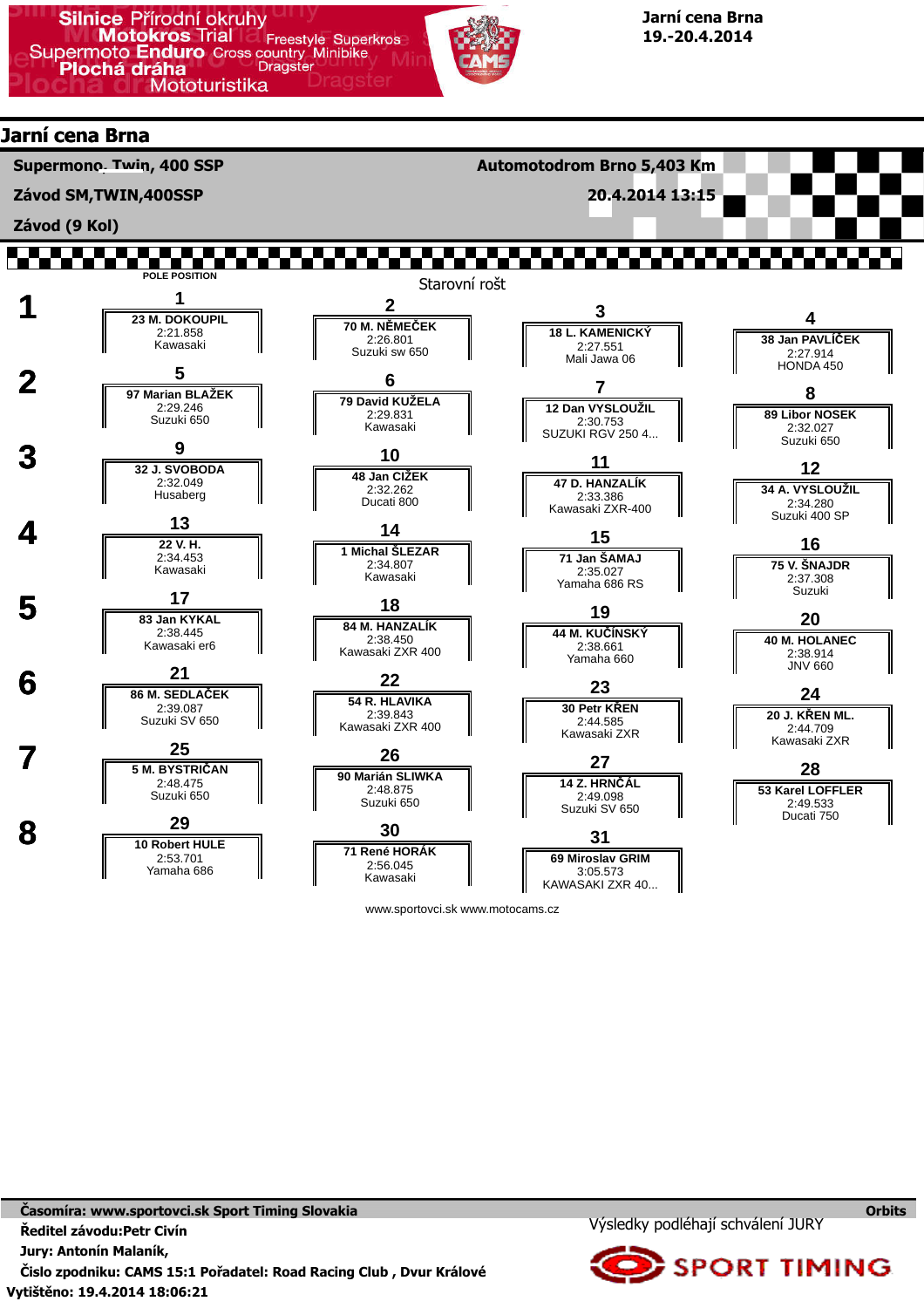

Automotodrom Brno 5,403 Km

20.4.2014 09:30

Sorted on Best Lap time

# Jarní cena Brna

Supermono, Twin, 400 SSP

WarmUP SM,TWIN,400SSP

#### Trénink (10:00 (hh):mm:ss) - start v 9:29:58

| Pos |     | No. Name            | Štát       | Typ licencie Značka |                        | <b>Klub</b>                     | <b>Best Tm</b><br>⊪Lap |          |         | Diff Best Speed | Laps |
|-----|-----|---------------------|------------|---------------------|------------------------|---------------------------------|------------------------|----------|---------|-----------------|------|
|     | 38  | Jan PAVLIČEK        | <b>CZE</b> | <b>ACCR</b>         | <b>HONDA 450</b>       |                                 | 4                      | 2:28.789 |         | 130,727         | 4    |
| 2   | 18  | Libor KAMENICKY     | <b>CZE</b> | <b>ACCR</b>         | Mali Jawa 06           | H.LM. Racing Team Hydrochro     | 4                      | 2:28.902 | 0.113   | 130,628         | 4    |
| 3   | 79  | David KUZELA        | <b>CZE</b> | <b>ACCR</b>         | Kawasaki               | <b>BoPro racing</b>             | 3                      | 2:35.097 | 6.308   | 125,411         | 4    |
| 4   | 97  | Marian BLAŻEK       | <b>CZE</b> | <b>CAMS</b>         | Suzuki 650             |                                 | 3                      | 2:35.458 | 6.669   | 125,119         | 4    |
| 5   | 32  | Josef SVOBODA       | <b>CZE</b> | <b>ACCR</b>         | Husaberg               | <b>JOBex Supermono Racing</b>   | 4                      | 2:36.031 | 7.242   | 124,660         | 4    |
| 6   | 47  | David HANZALIK      | <b>SVK</b> | <b>CAMS</b>         | Kawasaki ZXR-400       | Hanzalík racing                 | 3                      | 2:36.049 | 7.260   | 124,645         | 3    |
| 7   | 22  | Veronika HANKOCYOVA | <b>CZE</b> | <b>CAMS</b>         | Kawasaki               |                                 | 4                      | 2:36.686 | 7.897   | 124,139         | 4    |
| 8   | 23  | Michal DOKOUPIL     | <b>CZE</b> | <b>SMF</b>          | Kawasaki               | <b>MOTOPOINT INDI RACING TE</b> | 2                      | 2:39.106 | 10.317  | 122,251         | 2    |
| 9   |     | Michal SLEZAR       | <b>CZE</b> | <b>ACCR</b>         | Kawasaki               | Motosportklub Staré Město       | 3                      | 2:40.781 | 11.992  | 120,977         | 4    |
| 10  | 75  | Vladimir SNAJDR     | <b>CZE</b> | <b>ACCR</b>         | Suzuki                 |                                 | 3                      | 2:40.935 | 12.146  | 120,861         | 3    |
| 11  | 20  | Jaroslav KŘEN ML.   | <b>CZE</b> | <b>ACCR</b>         | Kawasaki ZXR           | <b>KRT BRNO</b>                 |                        | 2:42.009 | 13.220  | 120,060         | з    |
| 12  | 30. | Petr KREN           | <b>CZE</b> | <b>CAMS</b>         | Kawasaki ZXR           | <b>KRT Brno</b>                 | 2                      | 2:46.506 | 17.717  | 116,817         | 2    |
| 13  | 83  | Jan KYKAL           | <b>CZE</b> | <b>ACCR</b>         | Kawasaki er6           | kv moto racing                  | 3                      | 2:46.580 | 17.791  | 116,766         | 3    |
| 14  | 44  | Marcel KUČÍNSKÝ     | <b>CZE</b> | <b>ACCR</b>         | Yamaha 660             | <b>SEVEN K-M</b>                | 3                      | 2:47.068 | 18.279  | 116,424         | 4    |
| 15  | 90  | Marián SLIWKA       | <b>CZE</b> | <b>CAMS</b>         | Suzuki 650             |                                 | 3                      | 2:49.703 | 20.914  | 114,617         | 4    |
| 16  | 14  | Zdeněk HRNČÁL       | <b>CZE</b> | <b>ACCR</b>         | Suzuki SV 650          | <b>AMK Košice</b>               | 3                      | 2:49.812 | 21.023  | 114,543         | 3    |
| 17  | 53  | Karel LOFFLER       | <b>CZE</b> | <b>ACCR</b>         | Ducati 750             |                                 | 3                      | 2:56.667 | 27.878  | 110,099         | 4    |
| 18  | 5.  | Michal BYSTRICAN    | <b>CZE</b> | <b>CAMS</b>         | Suzuki 650             |                                 | 3                      | 2:57.204 | 28.415  | 109,765         | 4    |
| 19  | 71  | René HORAK          | <b>CZE</b> | <b>ACCR</b>         | Kawasaki               |                                 | 3                      | 2:59.434 | 30.645  | 108,401         | 4    |
| 20  | 69  | Miroslav GRIM       | <b>CZE</b> | <b>CAMS</b>         | <b>KAWASAKI ZXR 40</b> |                                 |                        | 3:57.568 | :28.779 | 81,875          | 1    |



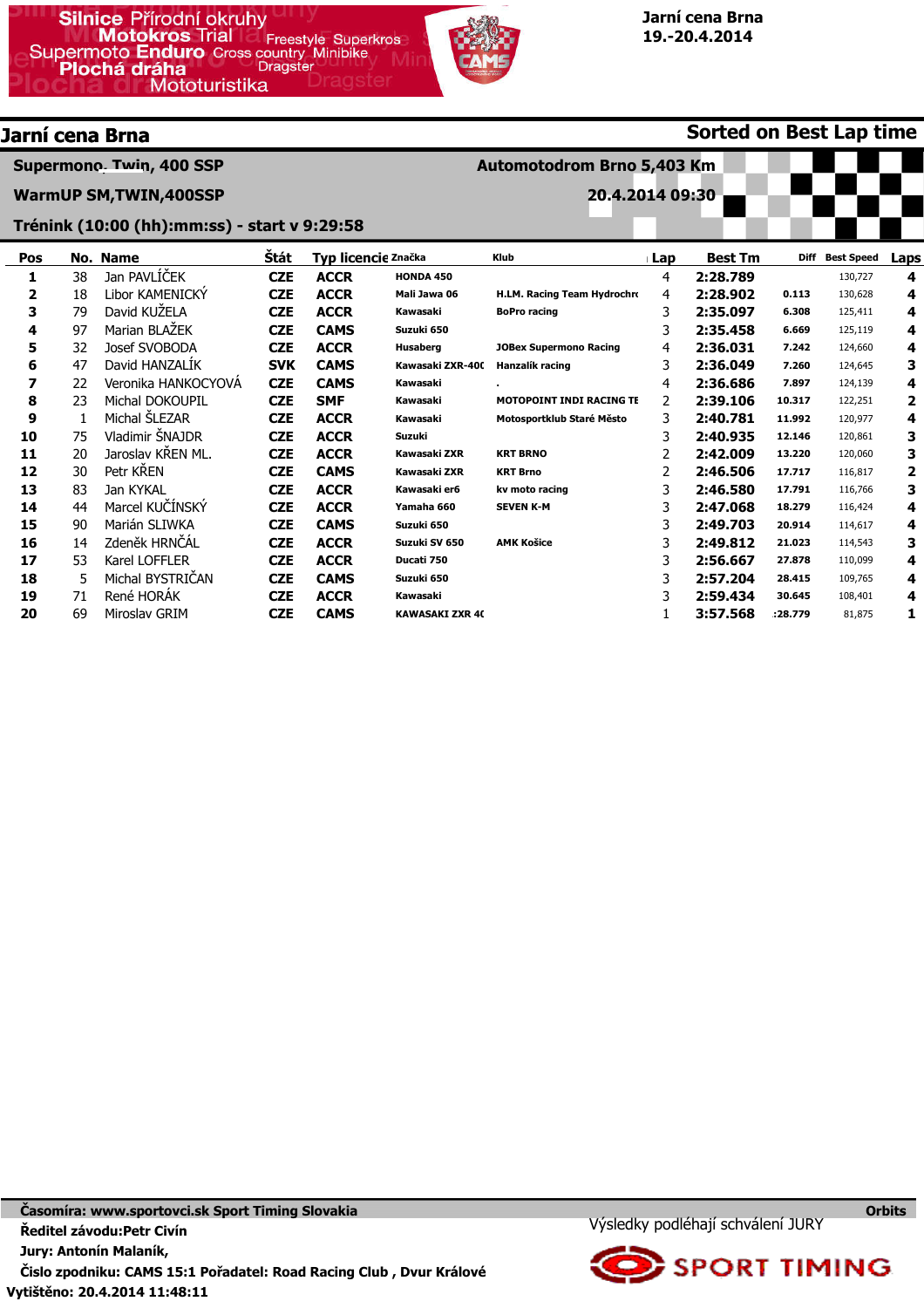

| <b>Margin of Victory</b>   | Avg. Speed                                                          | <b>Best Lap Tm</b>                | <b>Best Speed</b> | Best Lap by          |  |  |
|----------------------------|---------------------------------------------------------------------|-----------------------------------|-------------------|----------------------|--|--|
| 52,005                     | 136,882                                                             | 2:20.867                          | 138,079           | 23 - Michal DOKOUPIL |  |  |
|                            | Časomíra: www.sportovci.sk Sport Timing Slovakia                    |                                   |                   | <b>Orbits</b>        |  |  |
| Ředitel závodu: Petr Civín |                                                                     | Výsledky podléhají schválení JURY |                   |                      |  |  |
| Jury: Antonín Malaník,     | Čislo zpodniku: CAMS 15:1 Pořadatel: Road Racing Club, Dvur Králové | <b>SPORT TIMING</b>               |                   |                      |  |  |

Vytištěno: 20.4.2014 15:11:56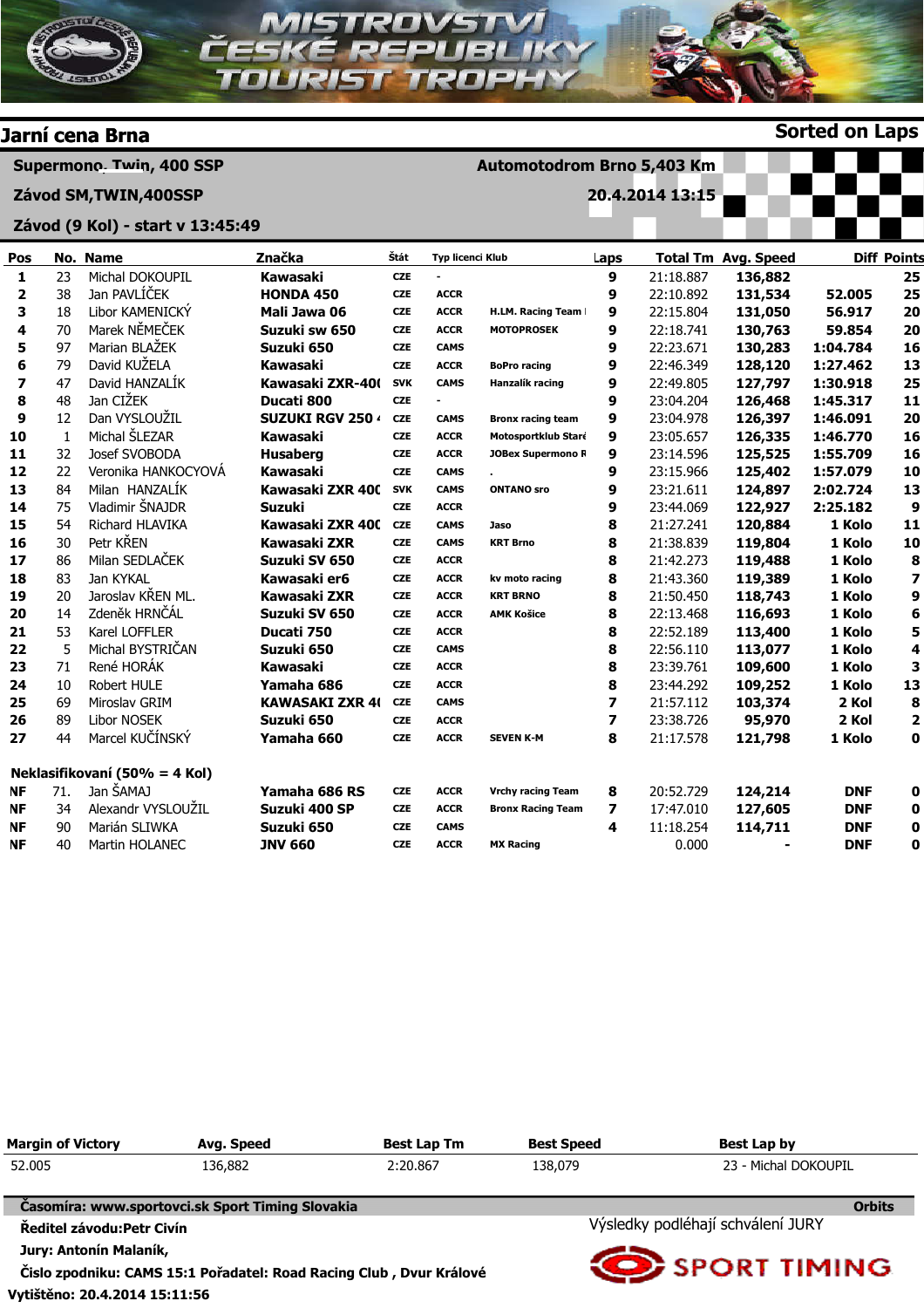

|    |    | Nekiasifikovani (50% = 4 Ko |
|----|----|-----------------------------|
| NF | 90 | Marián SLIWKA               |

Suzuki 650

| <b>Margin of Victory</b>      | Avg. Speed                                                          | <b>Best Lap Tm</b> | <b>Best Speed</b>                 | Best Lap by          |  |  |  |
|-------------------------------|---------------------------------------------------------------------|--------------------|-----------------------------------|----------------------|--|--|--|
| 52.005<br>136,882<br>2:20.867 |                                                                     |                    | 138,079                           | 23 - Michal DOKOUPIL |  |  |  |
|                               | Časomíra: www.sportovci.sk Sport Timing Slovakia                    |                    |                                   | <b>Orbits</b>        |  |  |  |
| Ředitel závodu: Petr Civín    |                                                                     |                    | Výsledky podléhají schválení JURY |                      |  |  |  |
| Jury: Antonín Malaník,        |                                                                     |                    |                                   |                      |  |  |  |
|                               | Čislo zpodniku: CAMS 15:1 Pořadatel: Road Racing Club, Dvur Králové |                    | <b>O</b> SPORT TIMING             |                      |  |  |  |

**CZE** 

CAMS

4

11:18.254

114,711

DNF

0

Vytištěno: 20.4.2014 15:12:29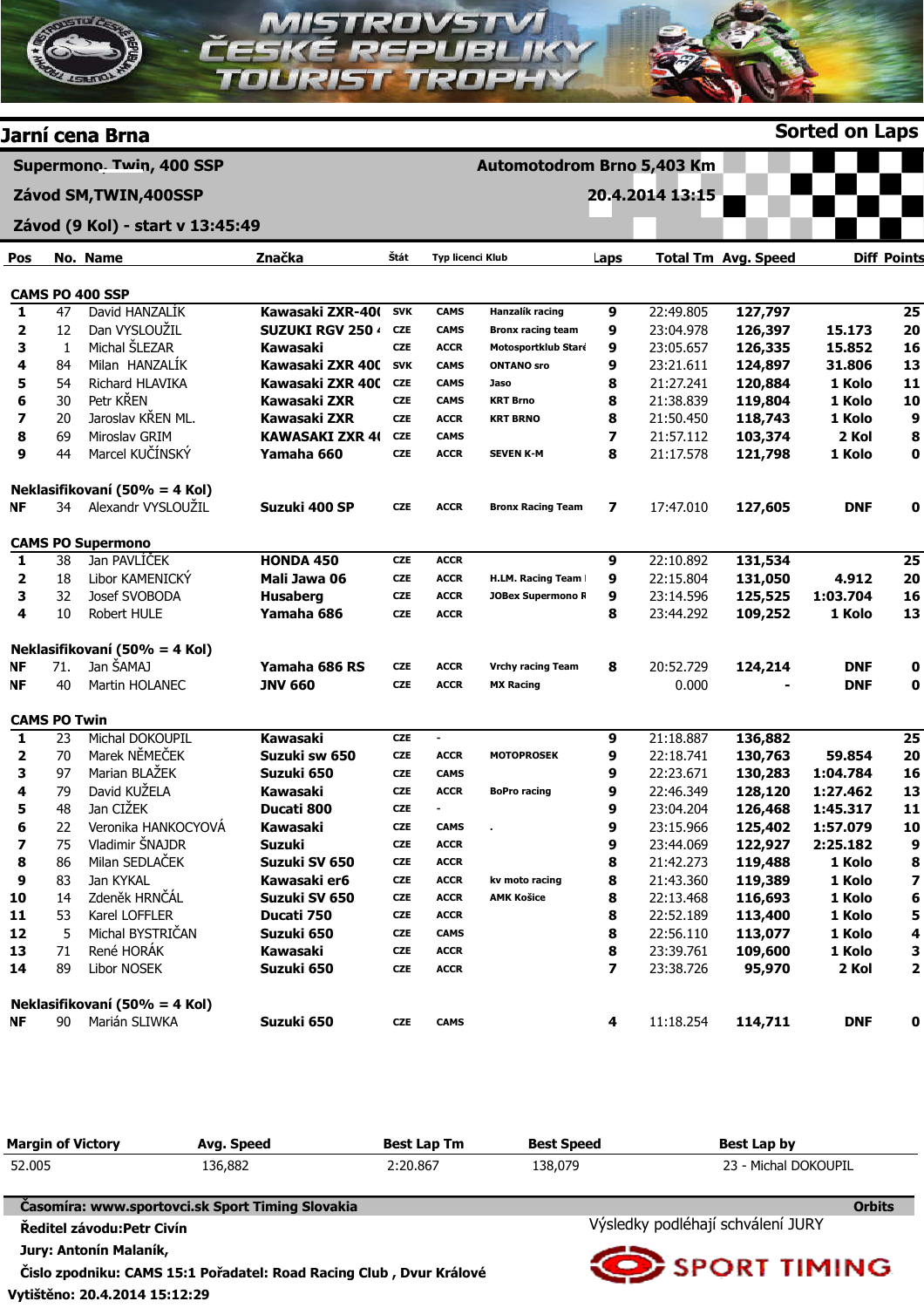



Licence: Videocom Stancel - Sporttiming

Vytištěno: 20.4.2014 14:15:00 Časomíra: www.sportovci.sk Sport Timing Slovakia Ředitel závodu:Petr Civín Jury: Antonín Malaník, Čislo zpodniku: CAMS 15:1 Pořadatel: Road Racing Club , Dvur Králové

14:01:06.882 14:03:37.110 14:06:05.954 14:08:35.948

2:30.065 2:30.228 2:28.844 2:29.994

 $+1.221$ +1.384  $+1.150$ 

2:33.188 2:33.811 2:35.695 2:33.735 +0.755 +1.378 +3.262 +1.302

14:01:22.324 14:03:56.135 14:06:31.830 14:09:05.565

Výsledky podléhají schválení JURY





www.mylaps.com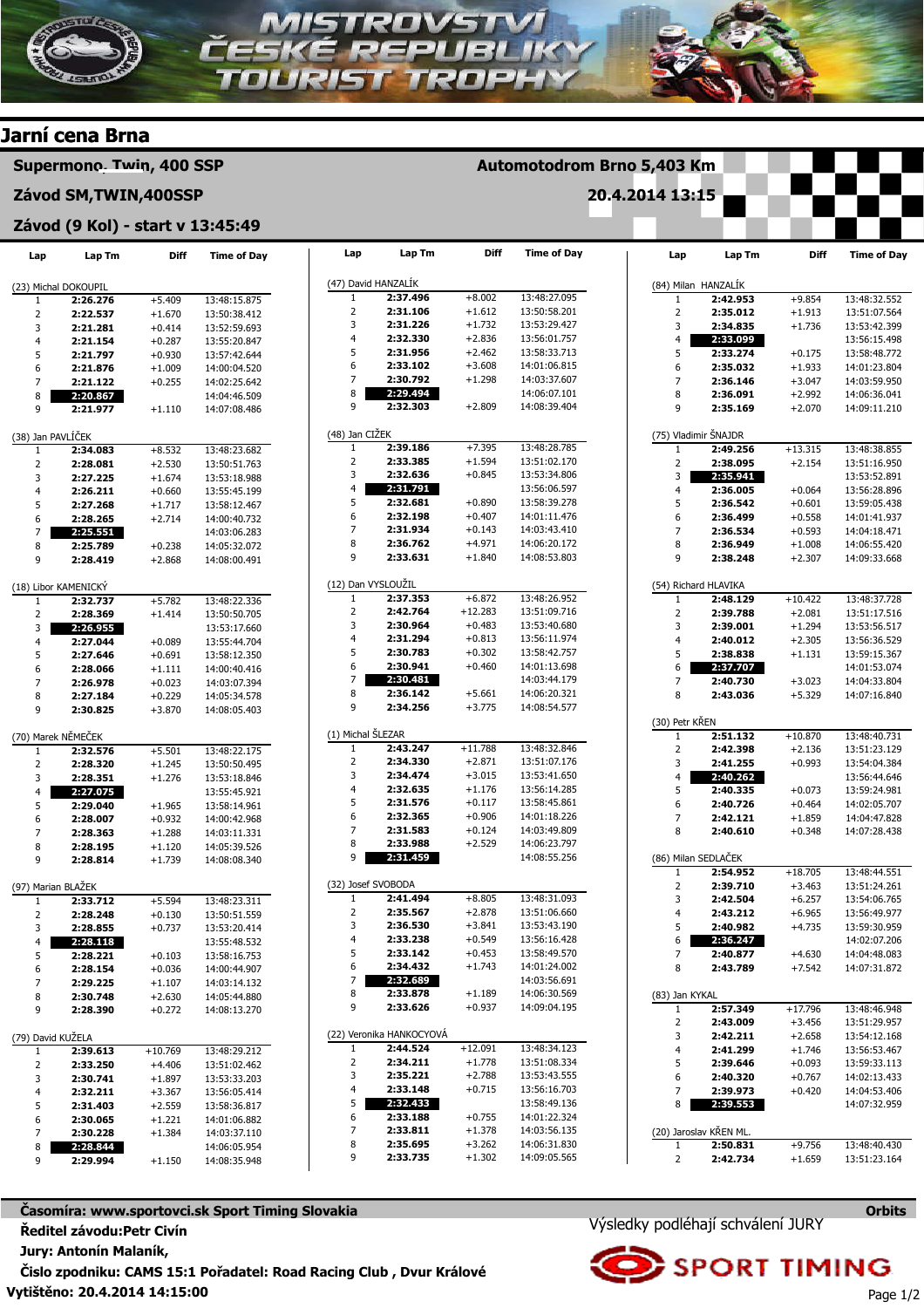

Vytištěno: 20.4.2014 14:15:00 Časomíra: www.sportovci.sk Sport Timing Slovakia Ředitel závodu:Petr Civín Jury: Antonín Malaník, Čislo zpodniku: CAMS 15:1 Pořadatel: Road Racing Club , Dvur Králové

Výsledky podléhají schválení JURY